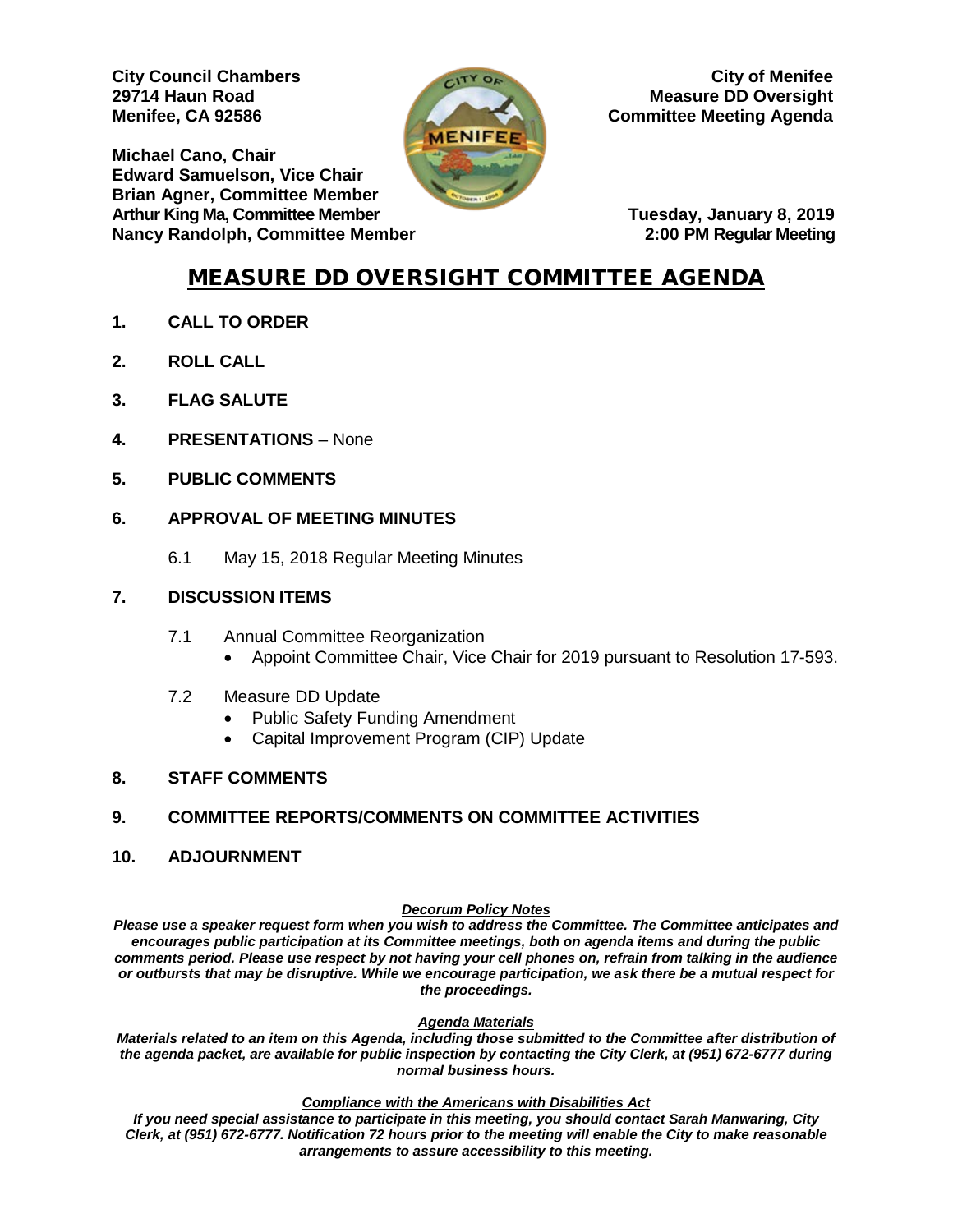

# **City of Menifee Measure DD Oversight Committee Meeting Minutes**

**City Hall Council Chambers May 15, 2018 29714 Haun Road 4:00 P.M. Meeting Menifee, CA 92586** 

# **1. CALL TO ORDER**

Chair Michael Cano called the meeting to order at 4:02 p.m.

## **2. ROLL CALL**

Deputy City Clerk Jennifer Allen called roll. Present were: Brian Agner, Michael Cano, Arthur King Ma, Nancy Randolph, and Edward Samuelson

#### **3. FLAG SALUTE**

#### **4. PRESENTATIONS**

None.

## **5. AGENDA APPROVAL OR MODIFICATION**

Committee Members King Ma, Cano, Agner, and Samuelson stated their opinions and frustrations with receiving the meeting materials late and with the cancellation of the April meeting. The Committee requested that staff provide the materials at least three (3) days prior to the meeting date so the Committee can review the documentation and prepare questions for staff. Mr. Wyman stated that staff finished the PowerPoint that afternoon and wanted to present it to the Committee and be available to answer any questions.

## **6. APPROVAL OF MEETING MINUTES**

## 6.1. **February 13, 2018 Regular Meeting Minutes**

The Minutes of February 13, 2018 were approved by all members present at the February 13, 2018 meeting.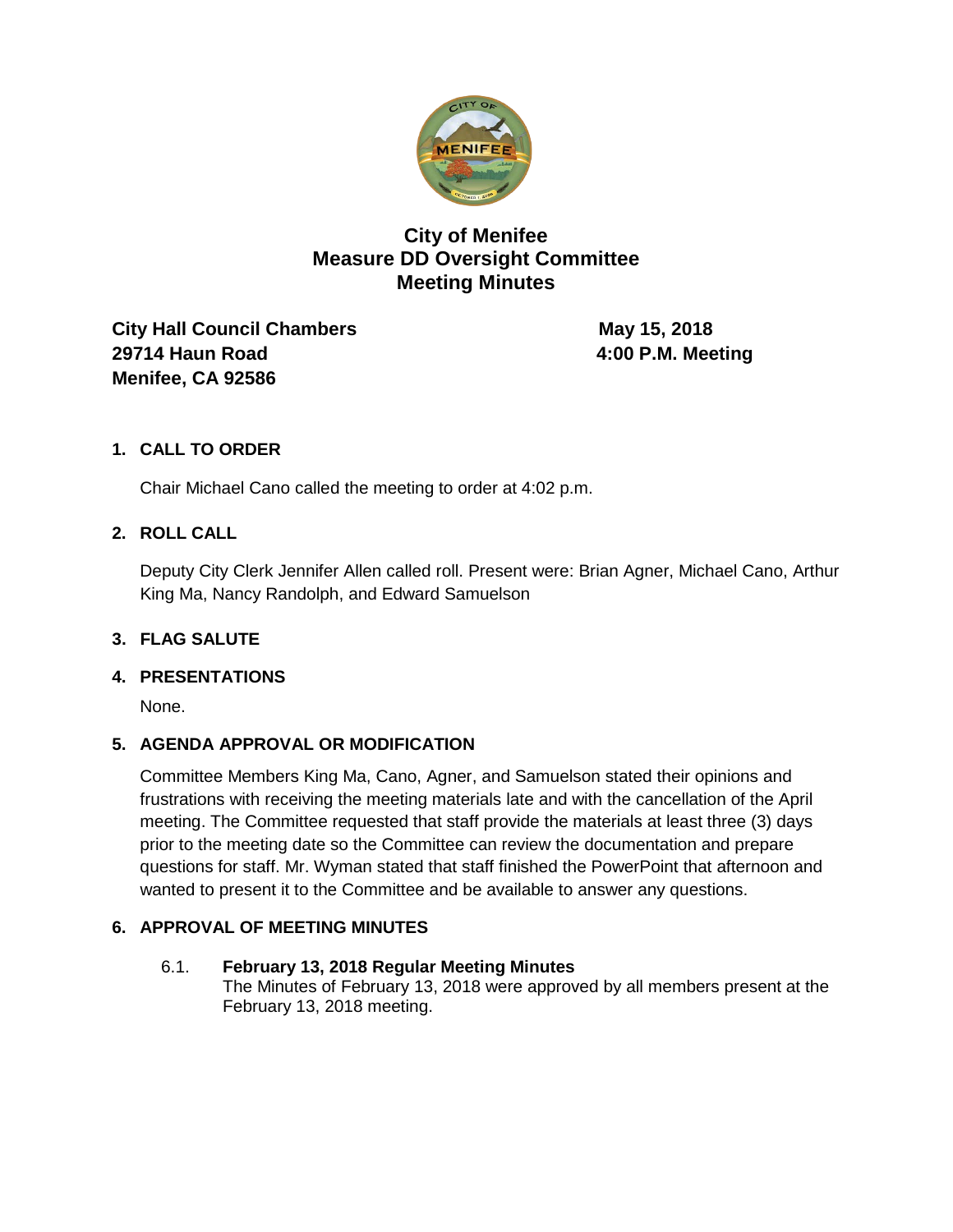### **7. DISCUSSION ITEMS**

#### 7.1. **Review and Discuss Fiscal Year 2018/19 Proposed Measure DD Budget**

Acting Assistant City Manager Jeff Wyman stated the Budget Workshop will go before the Council on May 24, 2018.

Acting Finance Director Wendy Preece presented the PowerPoint regarding the Fiscal Year 2018/19 proposed budget. Ms. Preece reported on Fiscal Year 2016/2017 revenues and expenditures and noted the audited fund balance amount as of June 30, 2017. Ms. Preece also reported on the Fiscal Year 2017/2018 revenue budget and the total budgeted revenues. She gave an overview of the public safety services and road and traffic improvements funded by Measure DD. Ms. Preece summarized the Fiscal Year 2018/2019 proposed revenue budget.

City Manager Armando Villa provided an update of Measure DD funded completed projects and projects coming up for construction. Mr. Villa also gave an overview of the City's expenditure plan noting that the plan is an estimate, as cost of services typically increase over time.

Committee Member King Ma asked if the public safety service numbers include the recently requested increases by the Fire and Police Departments. Ms. Preece stated the totals in the PowerPoint reflect the increases.

Committee Chair Cano inquired about the additional Police and Fire positions funded by Measure DD. Police Lieutenant Scott Forbes reported on the staffing additions noting that Menifee will be getting another dedicated motor police officer soon. Fire Division Chief Geoff Pemberton stated Measure DD has funded a medic squad and municipal staffing.

Committee Vice Chair Samuelson asked what happens to the funds since all the police positions have not been filled. Mr. Wyman stated any unspent funds go into the fund balance account at the end of the fiscal year.

Committee Member Agner asked what services the fund balance money is spent on. City Manager Villa stated monies in the fund balance can be spent on any Measure DD services.

The Committee inquired about the figures for the police positions and how Measure DD funds are categorized. Lt. Forbes stated the total figure includes the position plus the equipment. Ms. Preece stated funds for road improvements that are not completed by the end of the fiscal year roll over to the next year and Measure DD funds are categorized into their own account.

Committee Member Agner noted that at a previous meeting he was told that Measure DD did not fund the Police Sub-Station however the PowerPoint details that it did. Mr. Wyman noted that after some research, it was found that a portion of the sub-station was funded by Measure DD.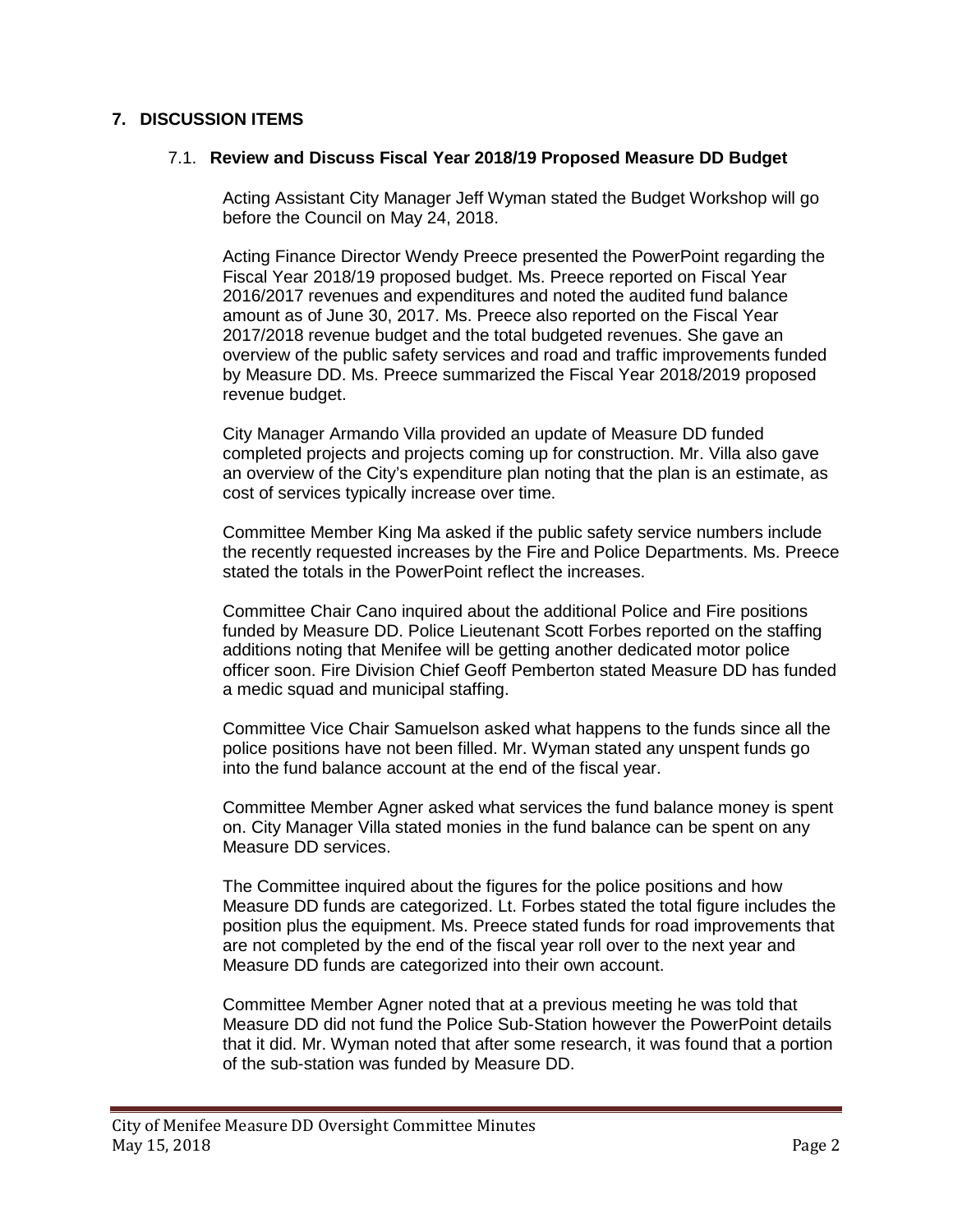City Manager Villa stated that part of the expenditure plan is to complete public infrastructure projects and to employ more code enforcement officers. Building Official Colin McNie stated he currently has two (2) full time code officers and one (1) acting code officer to cover over 700 active cases. Mr. McNie stated Measure DD will fund three (3) new positions so there will be one (1) code officer per district with one (1) code manager.

The Committee Members inquired about the fees received for parking citations and funding and cost for code positions. Lt. Forbes explained the fee structure for a moving violation citation noting that a very small percentage of the fee is allocated to the City. Mr. McNie stated the majority of the administrative citation fines come back to the City. Ms. Preece stated that Measure DD will fund the new code positions and the current positions are funded out of the General Fund. She explained that the numbers reflected in the PowerPoint are for the salaries and benefits.

Committee Member Agner expressed his concerns with Measure DD funding the labor for the new code positions. Mr. Agner stated there needs to be a strategy so that when Measure DD funds can no longer fund the positions they will not have to be eliminated.

Committee Vice Chair Samuelson suggested waiting until after the November election to hire the new positions. City Manager Villa stated after the City Council reviews the budget in June of 2018, staff will have more information on the status of Measure DD funds.

Committee Member Agner inquired about funding for the code enforcement vehicles. Mr. McNie stated grants will fund the code enforcement vehicles.

Committee Chair Cano asked what measures staff is taking in the case that Measure DD is repealed. Mr. Villa stated he could work with Fire and Police to develop a plan to reduce costs in the event that Measure DD is repealed.

Committee Chair Cano asked Fire and Police what type of costs could be reduced and how the departments would be impacted. Chief Pemberton and Lt. Forbes both stated that response times would be impacted and explained the types of costs their departments would need to cut if Measure DD is repealed.

City Manager Villa stated the City is still feeling the impacts of not receiving the vehicle licensing fees (VLF) money. He explained that the City must invest in the infrastructure to entice businesses to our City and increase sales tax dollars.

Committee Member King Ma suggested hiring a consultant to help forecast sales tax revenues and build a fiscally responsible budget. Mr. Villa stated it is difficult to forecast the future expenditures, however when the two (2) overpasses are fully operational, there will be more opportunities for economic growth. Ms. Preece added that the Economic Development Department works on bringing in retail and businesses to the City. Mr. Wyman stated that the Economic Development Corridor (EDC) has been designated for commercial uses which will assist with sales tax.